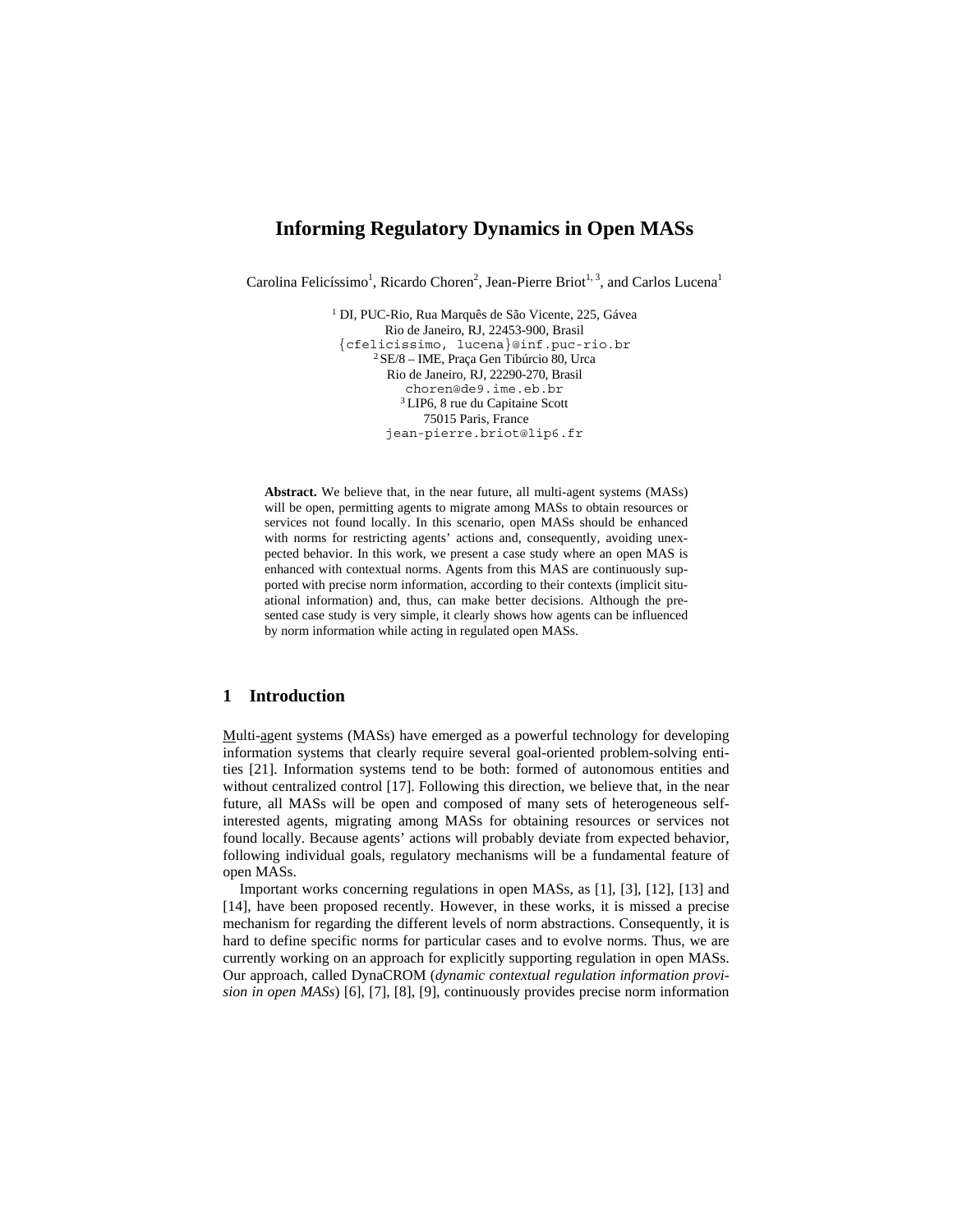according to agents' contexts. DynaCROM is based on a top-down modeling of contextual norms, on a meta-ontology for representing norm semantics and on a rule mechanism for composing norms. Furthermore, DynaCROM implementation is summarized as an agent behavior, independent of agents' original codes. Norm-aware agents can use DynaCROM answers (updated contextual norms) to make better decisions and, thus, achieve their goals faster. Developers of regulations in open MASs can use DynaCROM as a flexible solution for updating and managing systems' norms at run-time.

This work presents a case study where DynaCROM continuously provides updated contextual norm information to agents, according to their different environments, organizations, roles and interactions. These agents use norm information while making decisions. The remainder of this paper is organized as follows: Section 2 briefly presents DynaCROM; Section 3 describes our case study; Section 4 compares DynaCROM with related works; and, finally, Section 5 concludes the work and outlines directions for future works.

## **2 Norm-Aware Open Multi-Agent Systems**

MASs are generally made up of environments, organizations and agents [20]. Environments [28] are discrete computational locations (similar to places in the physical world) that provide conditions for agents to inhabit it. Organizations [10] are social locations where groups of agents play roles inside it. Roles are abstractions that define a set of related tasks for agents achieving their designed goals [26]. Agents interact with others, from the same or different organizations and environments.

Environments, organizations, roles and interactions suggest different contexts for agents in MASs. Contexts can be defined as pieces of information that characterize the situation of participants [1]. Context-aware systems use contexts to provide relevant information and/or services to their users, where relevancy depends on the users' tasks [1]. In our definition, regulated context-aware MASs provide updated contextual norm information to their agents.

Researches into context-aware applications suggest top-down architectures for modeling contextual information [22]. Following this direction, DynaCROM suggests to model the norms of an open MAS in *Environment*, *Organization*, *Role* and *Interaction* contexts. These *regulatory contexts* are differentiated by their boundaries. Environment *norms* are applied to all agents in a regulated environment. *Organization norms* are applied to all agents in a regulated organization. *Role norms* are applied to all agents playing a regulated role. *Interaction norms* are applied to all agents involved in a regulated interaction.

DynaCROM regulatory contexts and their data (norms) are explicitly represented by an ontology, which provides a meaningful understanding for heterogeneous agents. For the DynaCROM ontology, the following definitions are valid: an *ontology* is a conceptual model that embodies shared conceptualizations of a given domain [16]; a *contextual ontology* is an ontology that has contextual information [1]; and, a *contextual normative ontology* is an ontology that has contextual norm information.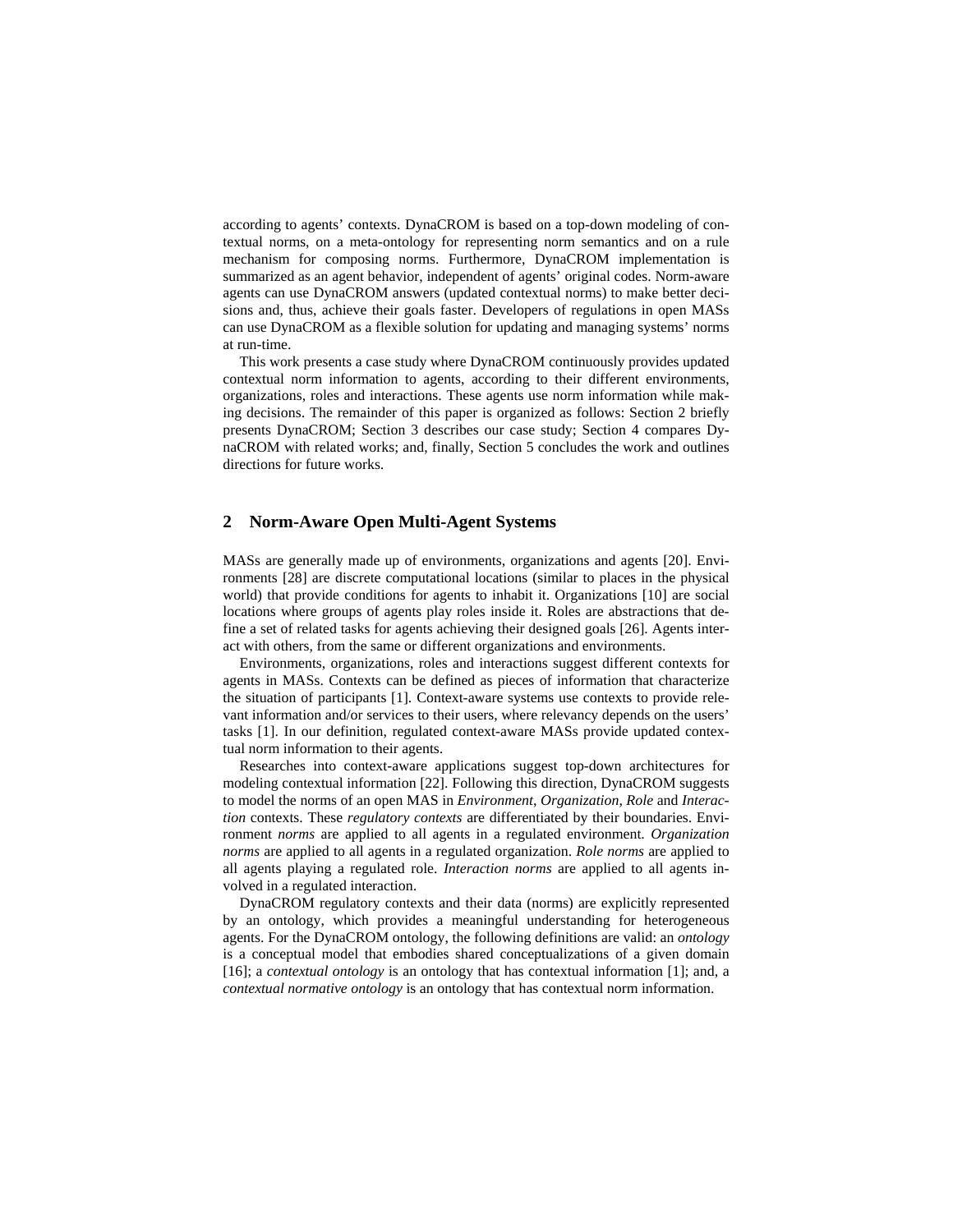Fig. 1 illustrates the DynaCROM ontology. It is made up of six related concepts. The *Action* concept encompasses all instances of regulated actions. The *Penalty* concept encompasses all instances of fines to be applied when norms are not fulfilled. The *Norm* concept encompasses all instances of norms from all regulatory contexts. The *Environment* concept encompasses all instances of regulated environments; and, each environment encompasses its associated norms and its owner environment (the environment it belongs to). The *Organization* concept encompasses all instances of regulated organizations; and, each organization encompasses its associated norms, main organization (the organization to which it is associated) and environment. The *Role* concept encompasses all instances of regulated roles; and, each role encompasses its associated norms and organization.



**Fig. 1.** The DynaCROM ontology

While regulating open MASs from different domains, the DynaCROM ontology must be instantiated with particular domain instances and it can be extended with domain concepts and interaction norms. Interaction norms should be implemented by following a representation pattern, from the Semantic Web Best Practices document [24]. This pattern defines that the relation object itself must be represented by a created concept that links the other concepts from the relation (i.e., reification of the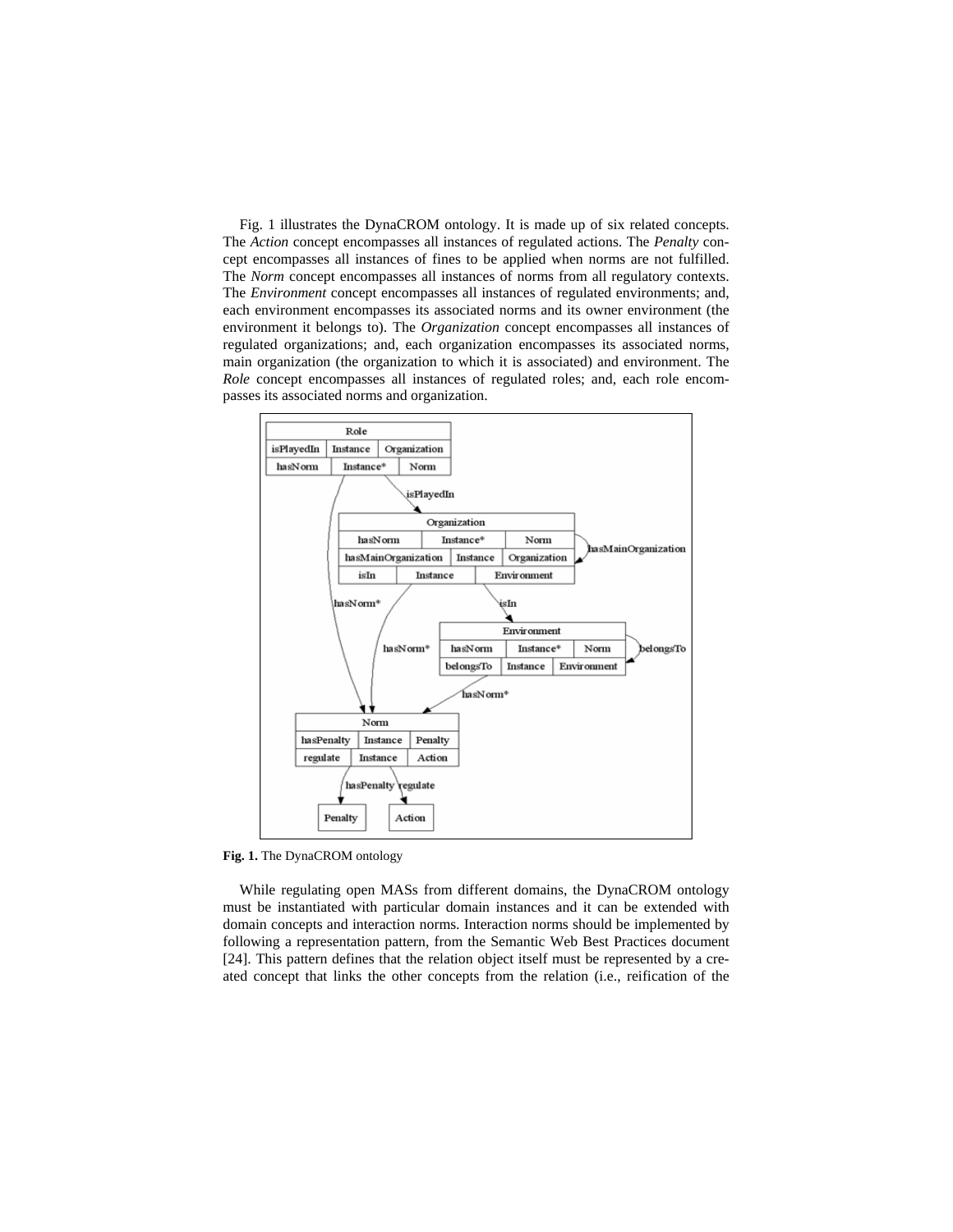relationship). So, in DynaCROM ontologies, an interaction norm should be represented by a new Norm sub-concept linking two Role concepts.

Norms should control environments, organizations, agent roles and agent interactions by defining which actions are *permitted*, *obliged* and *prohibited*. A *permitted norm* defines that an act is allowed to be performed; an *obliged norm* defines that an act must be performed; and a *prohibited norm* defines that an act must not be performed. Norms from related regulatory contexts should be easily composed during systems' run-time. For this, DynaCROM uses rules and a rule inference engine for both composing related contextual norms and informing them to agents.

The main idea behind using rules is to permit dynamics and flexibility while compositing related contextual norms. Instead of spread implementations of norm compositions in agents and in regulated systems, these implementations are centralized in a rule file. While executing as an active behavior, DynaCROM keeps reading both a domain ontology instance, for getting its data, and the rule file for compositions of contextual norms. Thus, all informed information is updated.

Modular context refinements allow a more flexible system, providing a better support to manage regulatory dynamics. DynaCROM offers a simple way to manage norm evolutions, without the need to stop the system execution, in two different cases. The first case is when norms need to be added, updated or deleted. For this case, simply updating the ontology instance makes the evolution done. The second case is when new compositions of contextual norms are desired. For this case, simply updating the specific rules for the new compositions concludes the evolution. DynaCROM execution can be summarized by the following tasks: read the ontology instance for getting both data and how concepts are structured; read a rule file for getting how concepts must be composed; and, finally, infer an ontology instance based on the previous readings. Fig. 2 illustrates an overview of the DynaCROM execution process.



**Fig. 2.** The DynaCROM execution process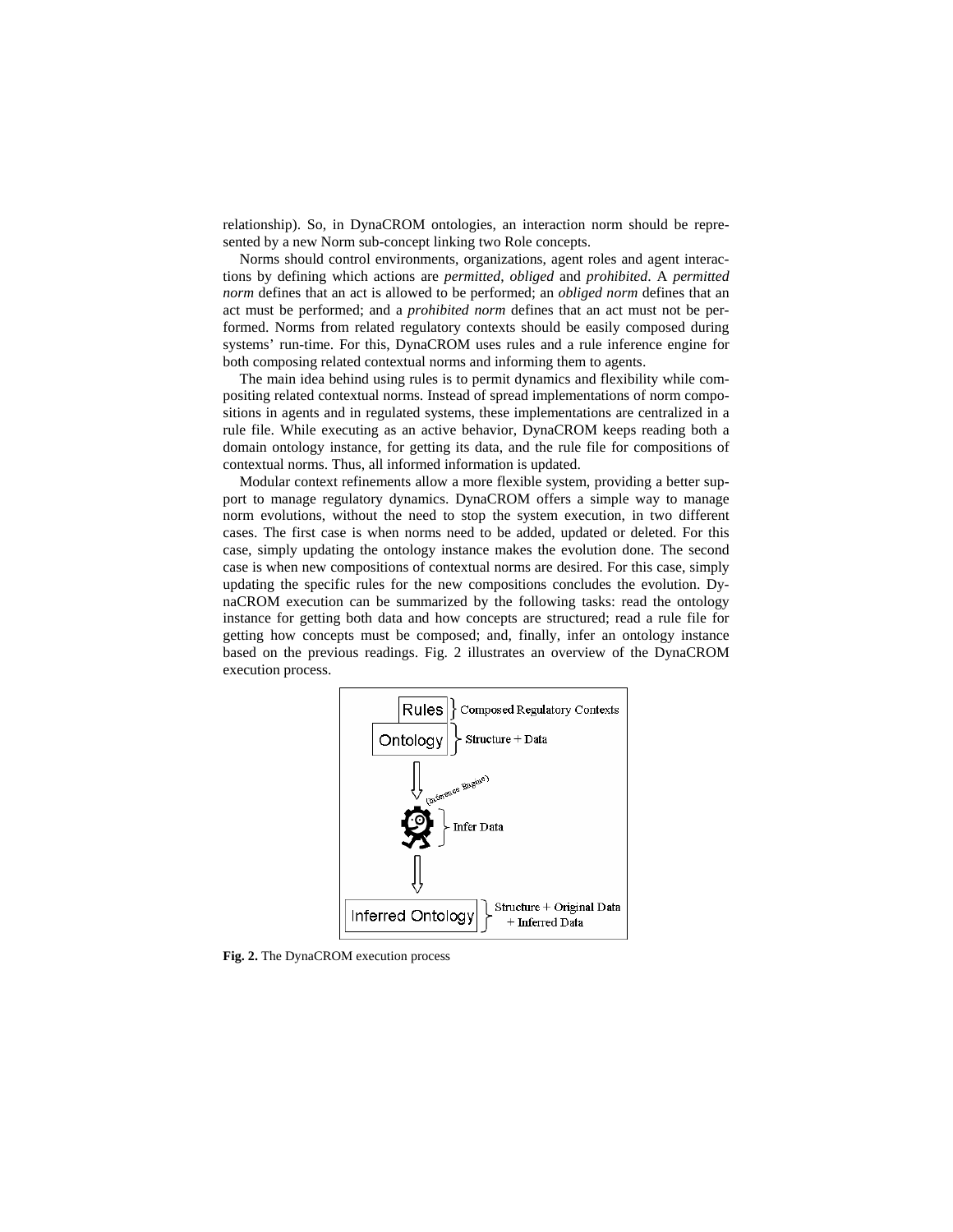## **3 Case Study**

The domain of multinational corporations is used to present our case study. This domain was chosen because it well illustrates important implicit contextual information found in MASs. In our case study, a regulated open MASs continuously provides updated contextual norm information, permitting agents to make better decisions.

The world of our case study is created as follows: Canada and the United States of America are environments located in the North America environment; Argentina, Brazil and Chile are environments located in the South America environment; Hpie Canada and Hpie Argentina organizations are branches from the Hpie main organization; Dellie Brazil and Dellie Chile organizations are branches from the Dellie main organization; Dellie organizations have the supplier, manufacturer and customer roles; and, Hpie organizations have the supplier, manufacturer, distributor, retailer and customer roles. All entities from our world are illustrated in Fig. 3.



**Fig. 3.** The environments, organizations and roles from our case study

#### **3.1. Examples of Environment, Organization, Role and Interaction Norms**

Normally, organizations do not make their norms public because they are of strategic importance to their businesses. Because of this, based on the available information collected from several corporate Web sites, we created norms for our environments, organizations, roles and agent interactions and classified them according to our four regulatory contexts.

#### **3.1.1. Examples of Environment Norms:**

**a.** In North America, the price of a finished good from every organization has a percentage of its price (depending on the seller's location) added as taxes if the delivery is immediate (carry-out) or if the delivery address is in the seller's location.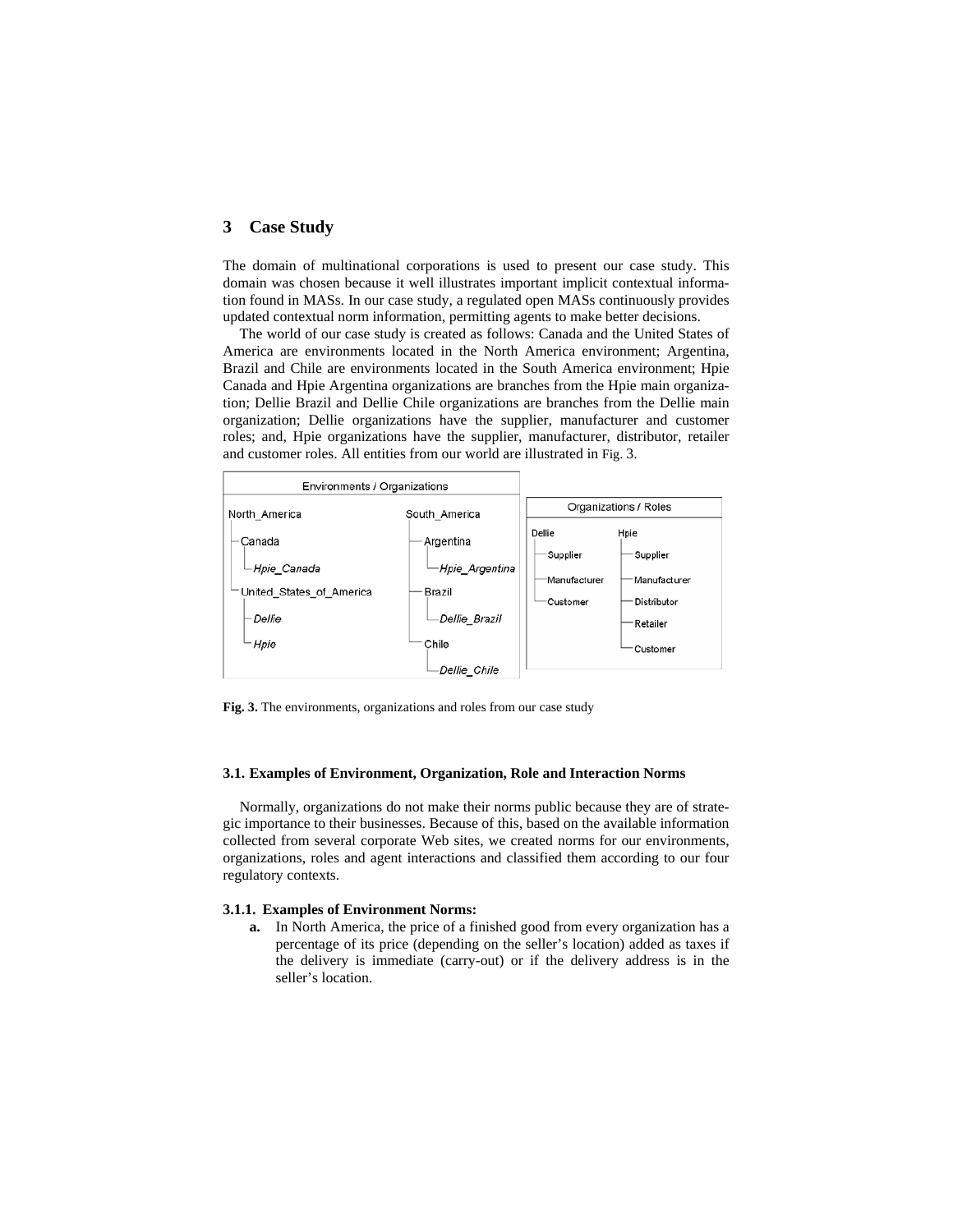- **b.** In Canada, a finished good from every organization has 15% of the price value added as taxes if the delivery is immediate (carry-out) or if the delivery address is in Canada.
- **c.** In the state of the Dellie headquarters (in the United States of America), a finished good from every organization has 8% of the price value added as taxes if the delivery is immediate (carry-out) or if the delivery address is in the state of the Dellie headquarters.
- **d.** In the state of the Hpie headquarters (in the United States of America), a finished good from every organization has 5% of the price value added as taxes if the delivery is immediate (carry-out) or if the delivery address is in the state of the Hpie headquarters.
- **e.** In South America, taxes are included in the price of every finished good.

#### **3.1.2. Examples of Organization Norms:**

- a. Hpie organizations have to follow the direct sales to customer model, i.e. sales of the organization's products can only be made between: suppliers and manufacturers, or manufacturers and distributors, or distributors and retailers, or retailers and customers.
- b. In Hpie Argentina, sales of the organization's products can only be made between: suppliers and manufacturers, or manufacturers and distributors, or distributors and retailers, or distributors and customers, or retailers and customers.
- c. In Dellie organizations, only suppliers and manufacturers are permitted to sell organization's products to customers.
- d. In Dellie Chile, sales of the organization's products can only be made between: suppliers and manufacturers, or manufacturers and customers.

### **3.1.3. Examples of Role Norms:**

- a. In Dellie, customers receive only complete orders.
- b. In Hpie Canada, suppliers must ship orders on their due dates.
- c. In Dellie Brazil, suppliers must ship orders until their due dates.
- d. In Dellie Brazil, customers must receive orders until one day after their due dates.
- e. In Hpie Argentina, customers must make a down payment of 10% for every order placed.

#### **3.1.4. Examples of Interaction Norms:**

- a. In Dellie, manufacturers have permission to pay in up to 30 days after they receive their orders from suppliers.
- b. In Dellie Brazil, manufacturers have a 10% discount off the total price of their orders if the payment to their suppliers is made in cash.
- c. In Hpie Canada, suppliers have the permission to ship incomplete orders to manufacturers.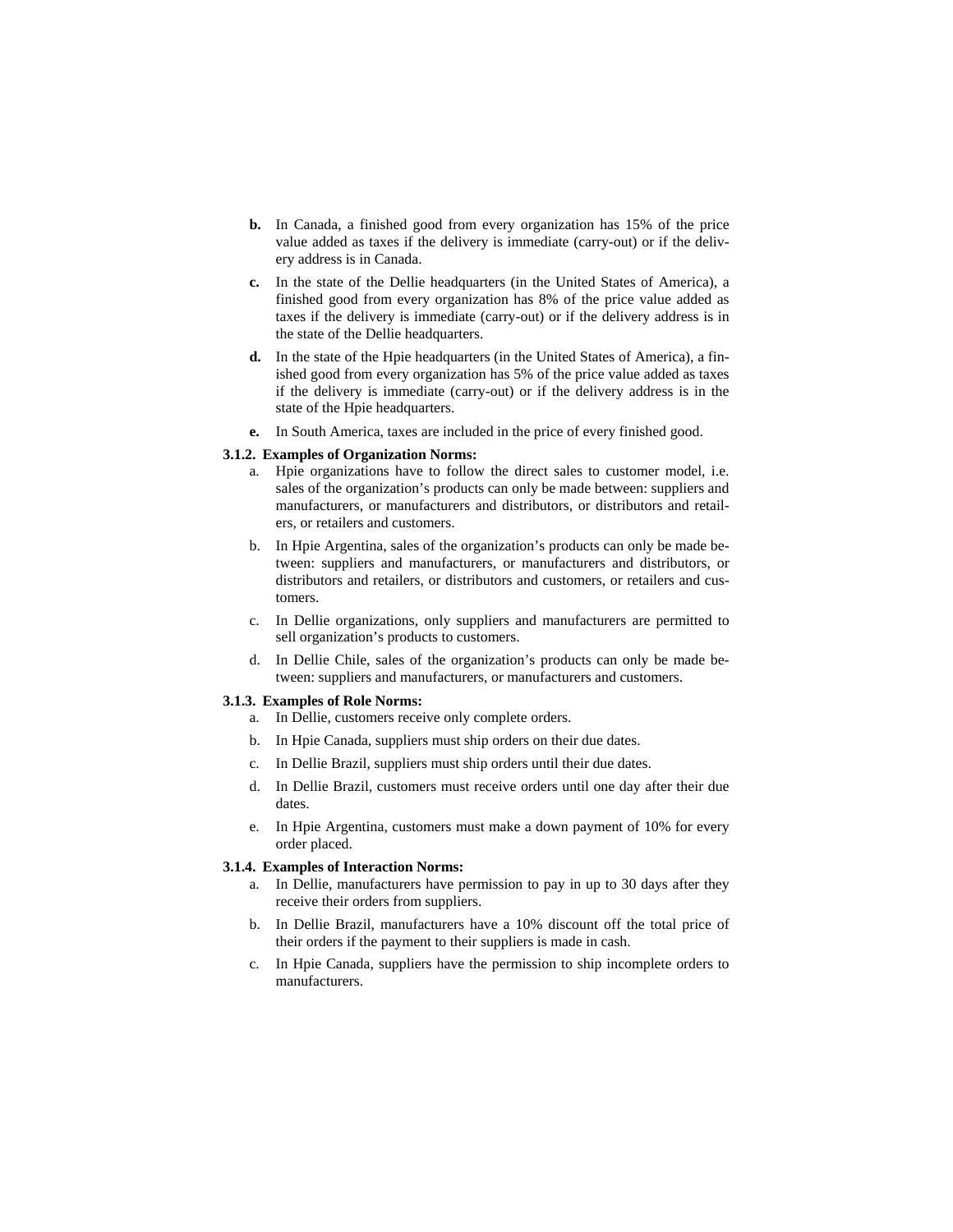For our case study, the DynaCROM ontology was extended for representing both interaction norms and the role sub-concepts (supplier, manufacturer, distributor, retailer and customer). Then, the extended ontology was instantiated for representing all the domain norms written above. Fig. 4, Fig. 5, Fig. 6 and Fig. 7 illustrate different parts of the DynaCROM ontology instance created for our case study.

#### **3.2. Applying Environment, Organization, Role and Interaction Norms**

The following five subsections present different issues resulting from the application of contextual norms. Subsections 3.2.1 and 3.2.2 present scenarios where norm-aware agents make decisions based on given norm information. Subsections 3.2.3 and 3.2.4 exemplify, respectively, restriction and relaxation of contextual norms. Finally, subsection 3.2.5 exemplifies how composition of contextual norms can generate conflicts.

#### **3.2.1. A Scenario where Customers Need their Orders in Due Dates**

For exemplifying how norm-aware agents can make decisions based on given norm information, a scenario is given with a customer in North America looking for Hpie products. This customer needs his orders on the due dates. For minimizing delivery expenses, the customer will choose to buy in Hpie or in Hpie Canada (Hpie organizations in North America) depending on their current norms. Fig. 4 illustrates the current norms related to the Hpie and Hpie Canada contexts.



**Fig. 4.** Norms related to the Hpie and Hpie Canada contexts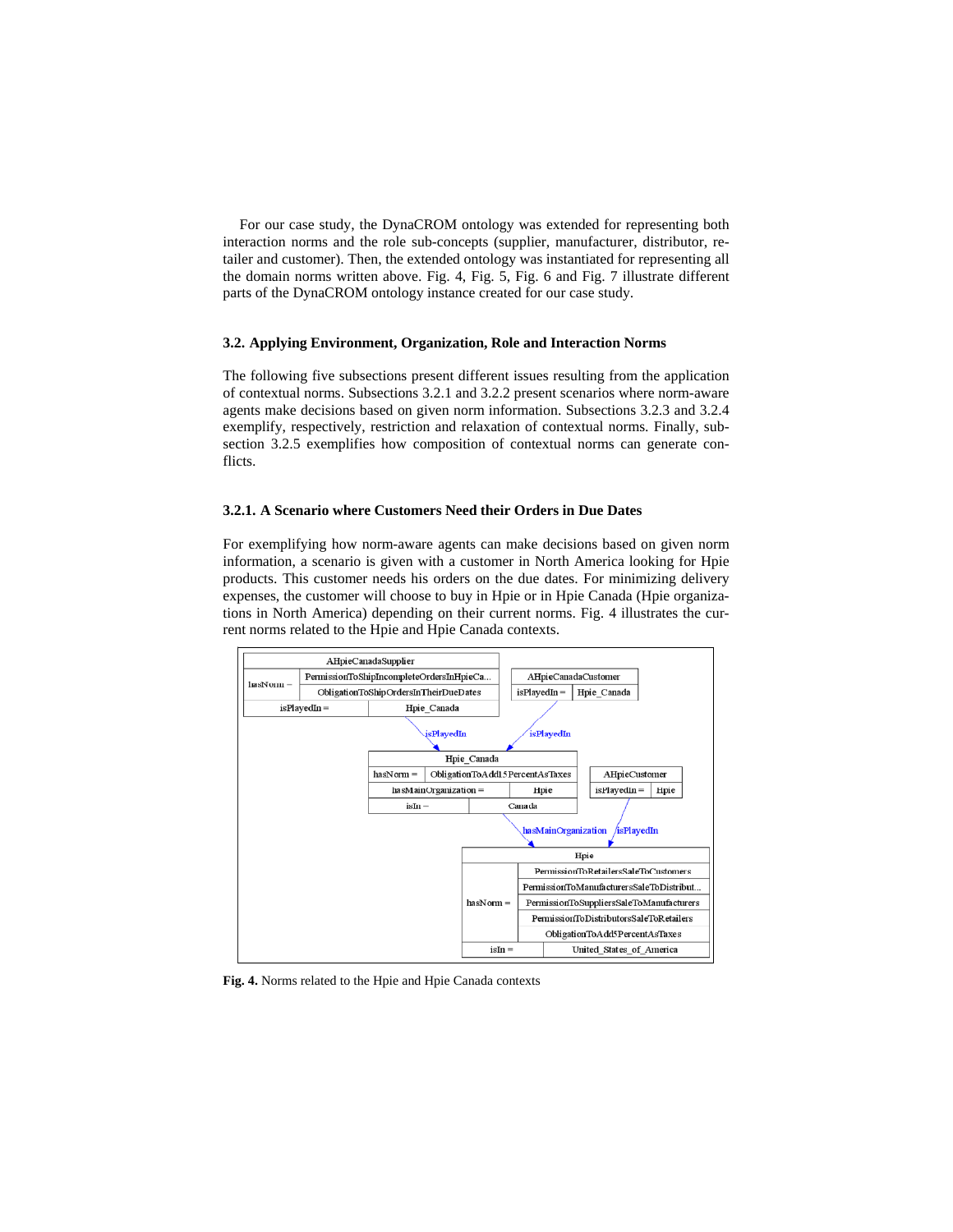If the customer decides to buy in Hpie (being "*AHpieCustomer*"), he is restricted to buying products only from retailers (organization norm 3.1.2a), but he pays only 5% of the price value as taxes if the delivery is immediate (carry-out) or if the delivery address is in the state of the Hpie headquarters (environment norm 3.1.1d).

If the customer decides to buy in Hpie Canada (being "*AHpieCanadaCustomer*"), he has to pay 15% of the price value as taxes if the delivery is immediately (carryout) or if the delivery address is in Canada (environment norm 3.1.1b). In Hpie Canada, the customer can also buy direct from suppliers and, doing that, he has the guarantee that his orders will be shipped on their due dates (role norm 3.1.3b). However, if Hpie Canada is also regulated through Hpie norms (its main organization norms), the customer is restricted to buying products only from retailers (organization norm 3.1.2a), but he pays only 5% of the price value if the delivery is immediate (carryout) or if the delivery address is in the state of the Hpie headquarters (environment norm 3.1.1d).

Because Hpie and Hpie Canada are organizations in North America, both are also regulated through the North America environment norm 3.1.1a. This norm is more general than the environment norms 3.1.1b and 3.1.1d and, thus, does not affect the current regulation.

#### **3.2.2. A Scenario where Manufacturers Look for Good Deals with Suppliers**

For another example of how norm-aware agents can make decisions based on given norm information, a scenario is given with a manufacturer in North America looking for suppliers. This manufacturer has flexibility for choosing good deals with suppliers. For minimizing delivery expenses, the customer can choose to buy with Dellie, Hpie or Hpie Canada suppliers (North America suppliers). Fig. 5 illustrates the current norms related to the Dellie context.

If the manufacturer decides to buy in Dellie with one of the Dellie suppliers (being "*ADellieManufacturer*"), he has the benefit payoff being able to pay in up to 30 days after he receives his orders (interaction norm 3.1.4a). Besides this, he pays 8% of the price value as taxes if the delivery is immediately (carry-out) or if the delivery address is in the state of the Dellie headquarters (environment norm 3.1.1c).

If the manufacturer decides to buy in Hpie Canada with one of the Hpie Canada suppliers (being "*AHpieCanadaManufacturer*"), he has the permission to receive incomplete orders before their due dates (interaction norm 3.1.4c). However, he has to pay 15% of the price value as taxes if the delivery is immediate (carry-out) or if the deliver address is in Canada (environment norm 3.1.1b).

If the manufacturer decides to buy in Hpie with one of the Hpie suppliers (being "*AHpieManufacturer*"), he pays only 5% of the price value as taxes if the delivery is immediate (carry-out) or if the delivery address is in the state of the Hpie headquarters (environment norm 3.1.1d).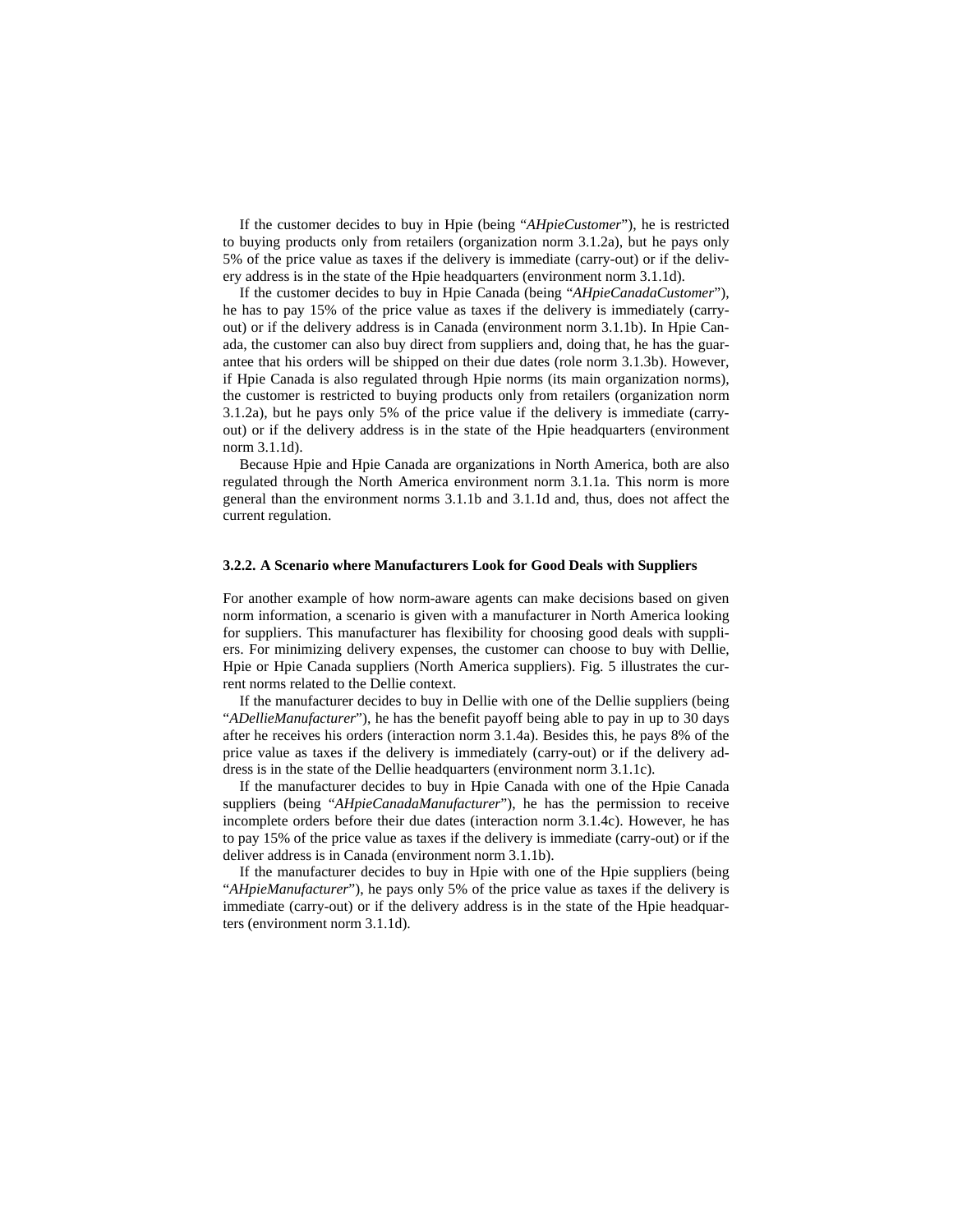

**Fig. 5.** Norms related to the Dellie context

#### **3.2.3. A Scenario where Norms Are Restricted**

For exemplifying restriction of contextual norms, a scenario is given with organization norms 3.1.2a and 3.1.2b. Hpie Argentina is regulated through the organization norm 3.1.2b, but as Hpie is its main organization, it is also regulated through the Hpie organization norm 3.1.2a. Thus, by the composition of contextual norms, Hpie Argentina distributors are no longer allowed to sell directly to customers. This scenario is illustrated in the left side of Fig. 6. (note that the dashed norm from the left side of Fig. 6. – "*PermissionToDistributorsSaleToCustomers*" – is not presented in Hpie).

#### **3.2.4. A Scenario where Norms Are Relaxed**

For exemplifying relaxation of contextual norms, a scenario is given with organization norms 3.1.2d and 3.1.2c. Dellie Chile is regulated through the organization norm 3.1.2d, but as Dellie is its main organization, it is also regulated through the Dellie organization norm 3.1.2c. Thus, by the composition of contextual norms, Dellie Chile suppliers are now allowed to sell direct to customers. This scenario is illustrated in the right side of Fig. 6. (note that the dashed norm from the right side of Fig. 6. – "*PermissionToSuppliersSaleToCustomers*" – is only presented in Dellie).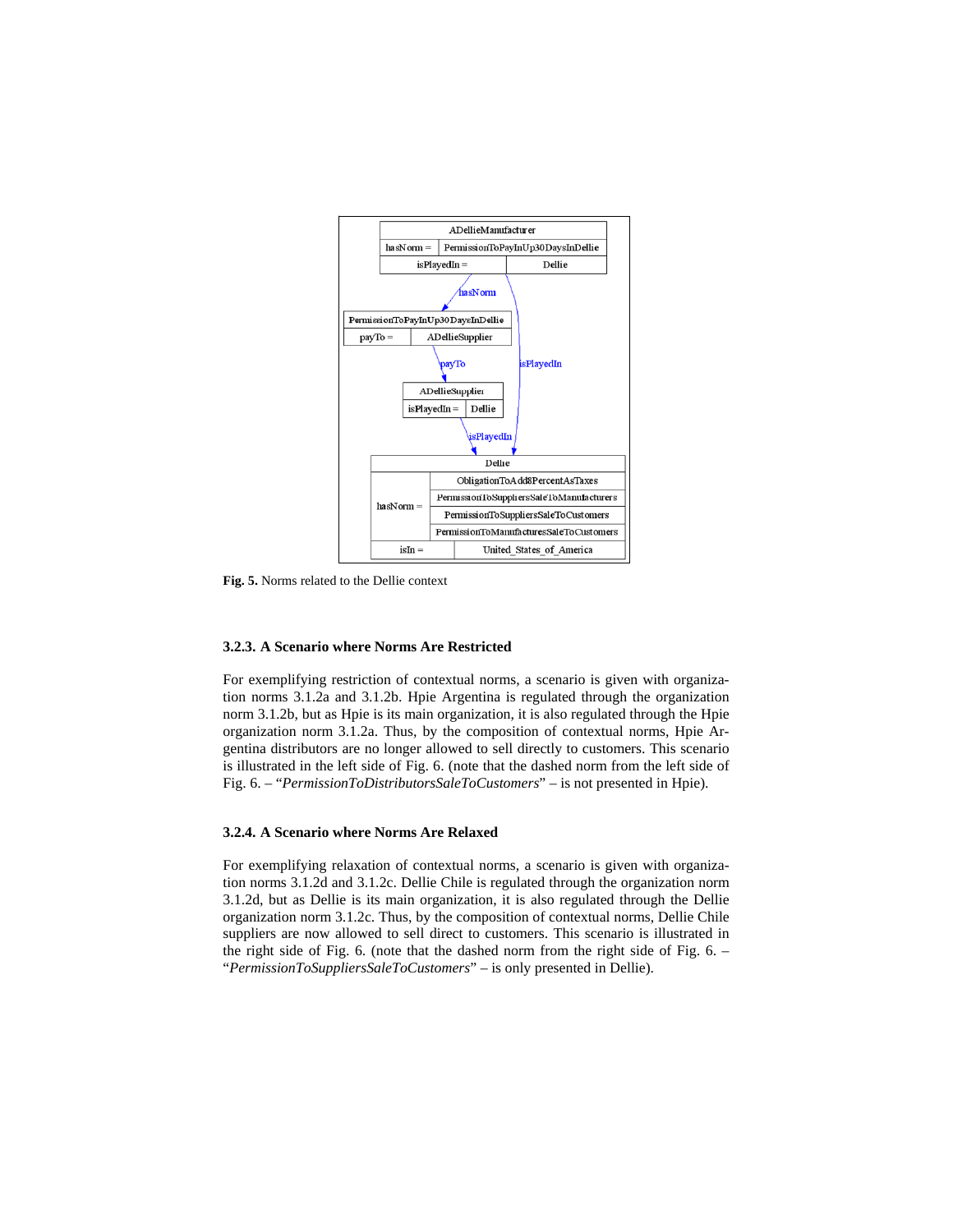

**Fig. 6.** Compositions of contextual norms resulting in restriction and relaxation of norms

## **3.2.5. A Scenario where Norms Are Conflicting**

For exemplifying how composition of contextual norms can generate conflicts, a scenario is given with the role norm 3.1.3c, from Dellie Brazil suppliers, and with the role norm 3.1.3d, from Dellie Brazil customers. These norms state the same subject (deadline to ship orders) in an opposite way. The role norm 3.1.3c states that suppliers are obliged to ship orders until their due dates, but the role norm 3.1.3d states that customers can receive their orders until one day after their due dates. Fig. 7 illustrates this scenario.



**Fig. 7.** Compositions of contextual norms resulting in a conflict for the action of ship orders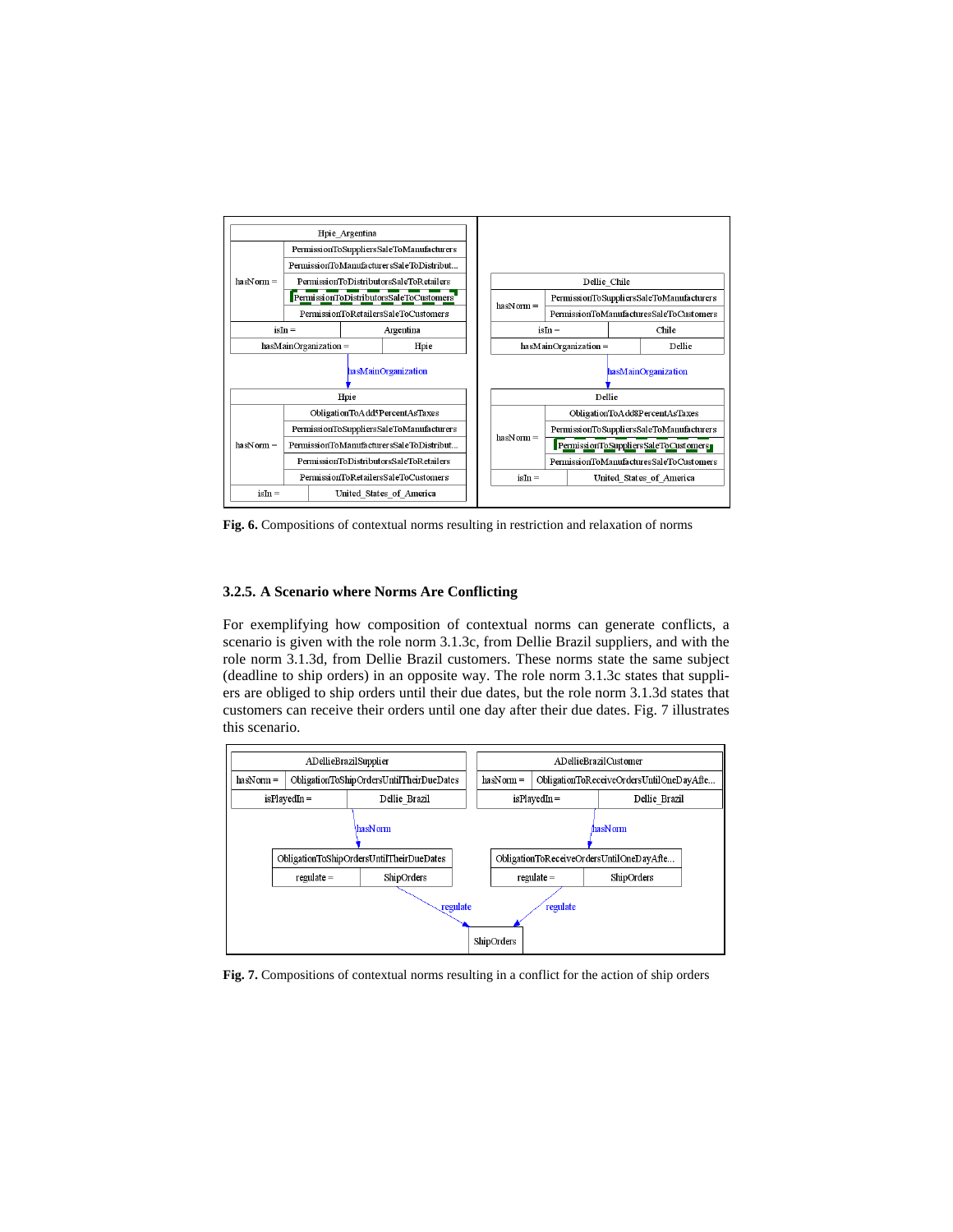It is important to remark here that, in this work, we do not make any assumptions about the problem of how to resolve raised conflicts when norms state the same subject in an opposite way. However, we suggest enhancing conflicted norms with priorities, as a very simple idea to minimize the problem.

#### **3.3. Case Study Implementation**

Our case study was implemented inside the Eclipse platform [5], using the Java programming language [15] and the Jena API [19]. The Jena API was used as a programmatic environment for OWL [23] and as a rule-based inference engine (rules were written according to the Jena rule syntax [19]). The Protégé Editor [25] was used to extend and instantiate the DynaCROM ontology. Our agents were implemented in JADE [18], extending its *Agent class* with both an attribute for agents' locations and two specific behaviors. One behavior, called *Migratory*, makes agents move randomly from one location to another. The other behavior, called *Normative*, continuously informs agents about their current contextual norms. Once an agent migrates, its location attribute is updated and, consequently, the answers from the *Normative* behavior change, informing the new contextual norms to which the agent is currently bound. Fig. 8 illustrates the code responsible for adding the *Migratory* and *Normative* behaviors inside our JADE agents.



**Fig. 8.** Adding the *Migratory* and *Normative* behaviors inside our agents

JADE containers were used for representing the abstractions of environments and organizations. North America, South America, Canada, the United States of America, Argentina, Brazil, Chile, Dellie, Hpie, Hpie Canada, Hpie Argentina, Dellie Brazil and Dellie Chile are all the JADE containers created for our case study. These containers offer the technical support for agents with the *Migratory* behavior change locations. Fig. 9 illustrates the JADE containers for the United States of America, Canada, Brazil and Chile environments with some agents inside them. For instance, in Brazil there is an agent, called "*\*\*\*\*\*MobileAgent1*", with the *Migratory* and *Normative* behaviors. Once this agent migrates, its location attribute is updated. Subsequently, the *Normative* behavior gets the new agent location and, then, informs the contextual norms to which it is currently bound.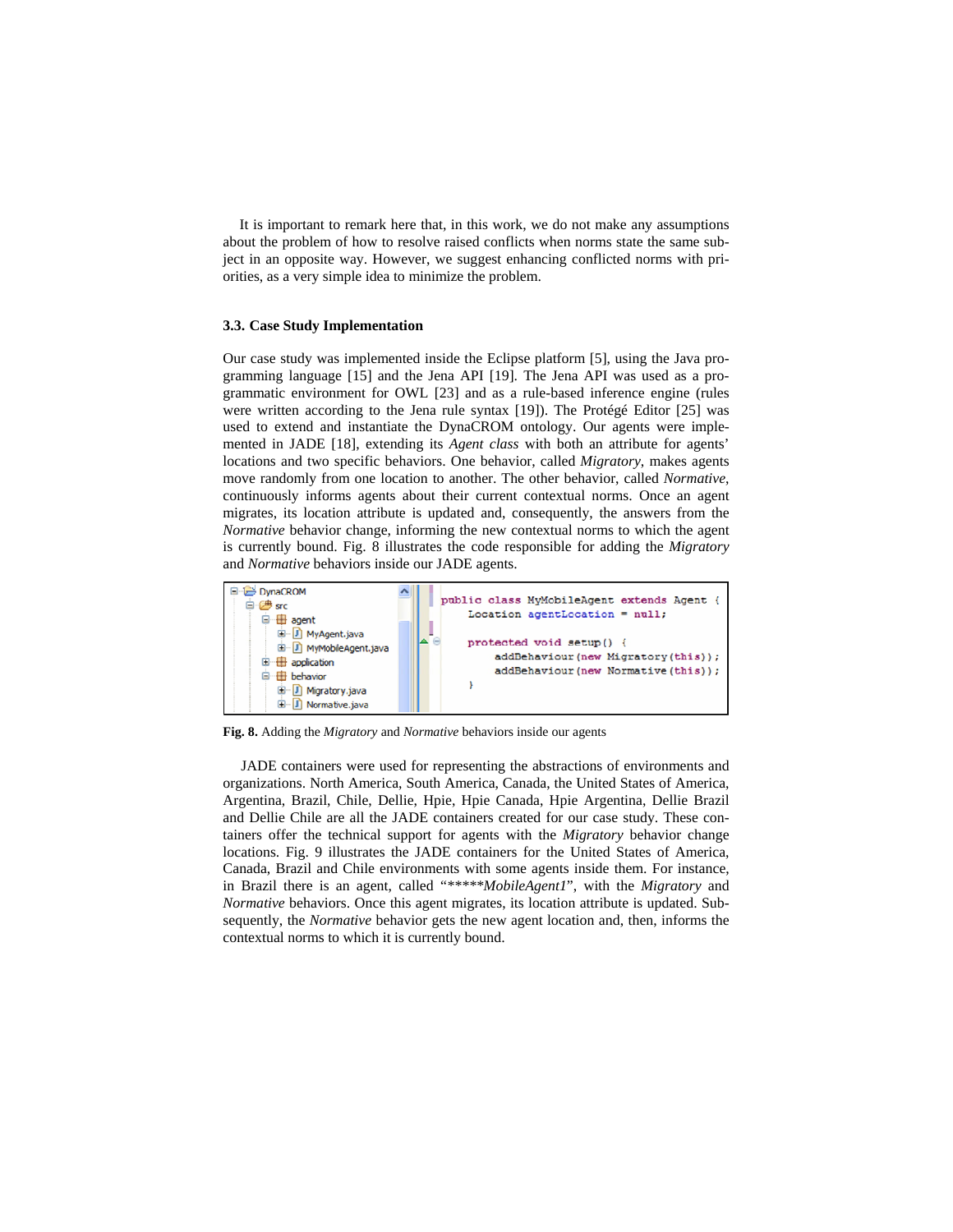

**Fig. 9.** Part of our system's world implemented as Jade containers

Our *Normative* behavior uses rules for compositions and retrievals of contextual norms. These rules are *ontology-driven*, i.e. they are created based on how DynaCROM regulatory concepts are linked to each other (see the structure of its ontology in Fig. 1). Rules can be activated and deactivated, at run time, for changing the current compositions of contextual norms. To activate rules, it is necessary to remove rules' comment marks; to deactivate rules, it is necessary to insert rules' comment marks, both from a rule file.

All the rules used for the scenarios described in the previous subsections are presented in Table 1. When **Rule 1** is activated, it states that a given environment will also be regulated with its owner environment norms; when **Rule 2** is activated, it states that a given organization will also be regulated with its main organization norms; when **Rule 3** is activated, it states that a given organization will also be regulated with its environment norms; when **Rules 1**, **2** and **3** are activated, they state that a given organization will also be regulated with the norms from its main organization and environment; when **Rule 4** is activated, it states that a given role will also be regulated with its organization norms. When **Rules 1**, **2**, **3** and **4** are activated, they state that a given role will also be regulated with the norms from its organization, its organization's main organization and environments.

**Table 1.** Rules for compositions of contextual norms

| Rule 1- [ruleForEnvironmentWithOwnerEnvironmentNorm:<br>(?Environment belongs To ?OwnerEnvironment)<br>(?OwnerEnvironment hasNorm ?OwnerEnvironmentNorm)<br>-> (?Environment hasNorm ?OwnerEnvironmentNorm)]             |
|--------------------------------------------------------------------------------------------------------------------------------------------------------------------------------------------------------------------------|
| Rule 2- [ruleForOrganizationWithMainOrganizationNorm:<br>(?Organization hasMainOrganization ?MainOrganization)<br>(?MainOrganization hasNorm ?MainOrganizationNorm)<br>-> (?Organization hasNorm ?MainOrganizationNorm)] |
| <b>Rule 3-</b> [ruleForOrganizationWithEnvironmentNorm:<br>(?Organization isln?Environment)<br>(?Environment hasNorm?EnvironmentNorm)<br>-> (?Organization hasNorm ?EnvironmentNorm)]                                    |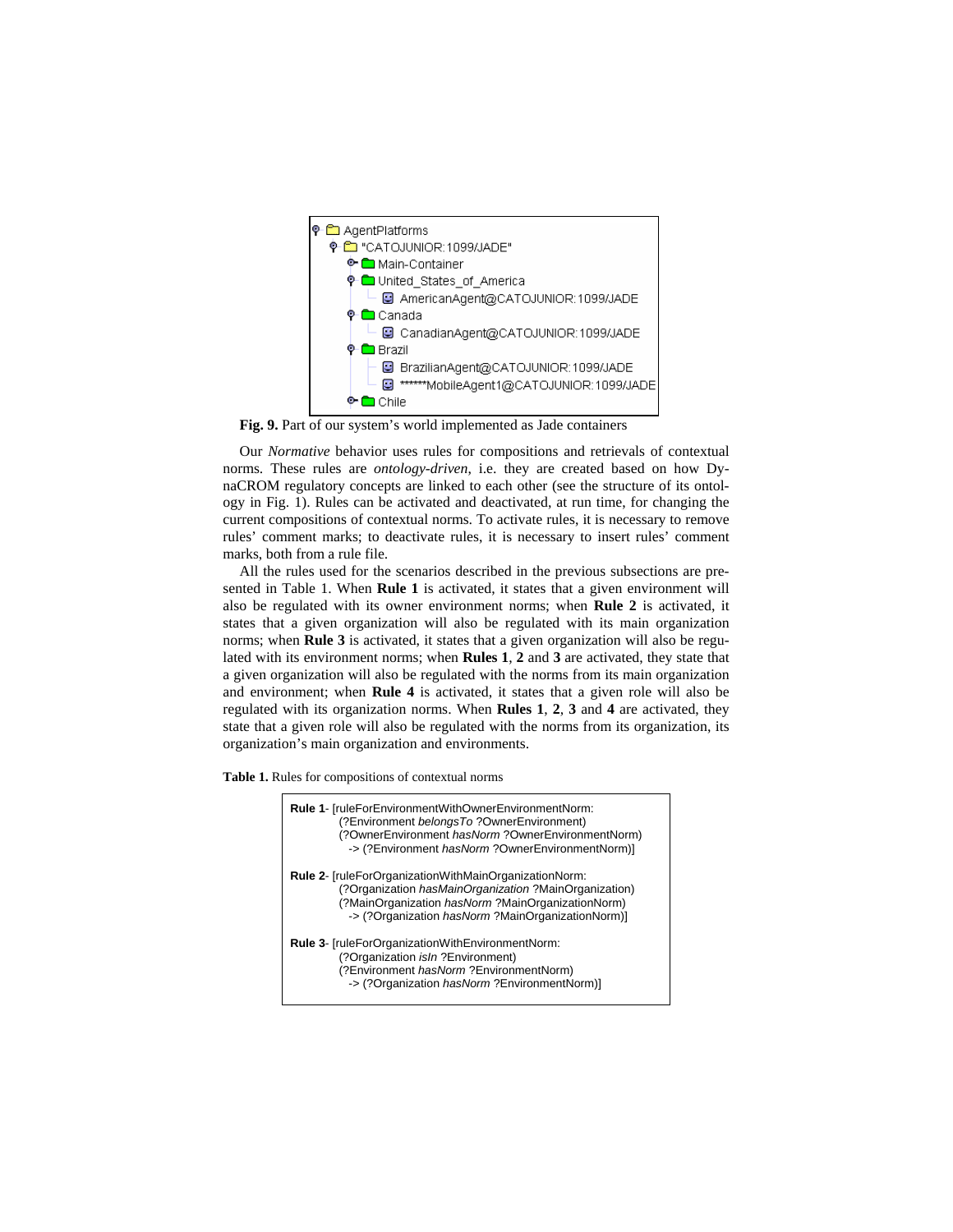| <b>Rule 4- [ruleForRoleWithOrganizationNorm:</b> |  |
|--------------------------------------------------|--|
| (?Role <i>isPlayedIn</i> ?Organization)          |  |
| (?Organization hasNorm?OrganizationNorm)         |  |
| -> (?Role hasNorm ?OrganizationNorm)]            |  |

The *Normative* behavior represents the core of DynaCROM. This is because it is responsible for implementing its execution process, illustrated in Fig. 2. The most important part of this implementation is presented in Table 2. The DynaCROM process starts when the "*getOntModel()*" method (see line 8) retrieves both the ontology structure (related regulatory contexts) and data (norms). The defined compositions of contextual norms are defined by activations and deactivations of rules written in the "*rulesToComposeNorms.rules*" file (called in line 4). The "*reasoner*" variable (see line 5) represents the rule-based inference engine which, based on the retrieved ontology instance and active rules, automatically deduces the defined compositions of contextual norms. This result is kept in the "*inferredModel*" variable (see line 7), which will be used by DynaCROM for informing current contextual norms for agents.

**Table 2.** The core of the DynaCROM implementation

| Model m = ModelFactory.createDefaultModel();<br>Resource configuration = $m$ . createResource();<br>configuration.addProperty(ReasonerVocabulary.PROPruleSet,<br>ontologyDir.concat("rulesToComposeNorms.rules")); | (2)<br>(3)<br>(4) |
|--------------------------------------------------------------------------------------------------------------------------------------------------------------------------------------------------------------------|-------------------|
| Reasoner reasoner =                                                                                                                                                                                                | (5)               |
| GenericRuleReasonerFactory.theInstance().create(configuration);                                                                                                                                                    | (6)               |
| InfModel inferredModel =                                                                                                                                                                                           | (7)               |
| ModelFactory.createInfModel(reasoner, this.qetOntModel());                                                                                                                                                         | (8)               |

### **4 Related Work**

Our work was compared to OMNI (*Organizational Model for Normative Institutions*) [27]. OMNI is a framework for modeling agent organizations composed of three dimensions: *Normative*, *Organizational* and *Ontological*. OMNI contains the three levels of abstractions with increasing implementation detail: the *Abstract Level*, which has the statutes of the organization to be modeled, the definitions of terms that are generic for any organization and the ontology of the model itself; the *Concrete Level*, which refines the meanings defined in the previous level, in terms of norms and rules, roles, landmarks and concrete ontological concepts; and, finally, the *Implementation Level*, which has the Normative and Organizational dimensions implemented in a given multi-agent architecture with the mechanisms for role enactment and for norm enforcement.

Comparing our work with OMNI, both define a meta-ontology with a taxonomy for regulations in open MASs and use norms to recommend right and wrong behavior. The use of norms can inspire trust in regulated MASs. One difference is that, in OMNI, enforcement is carried out by any internal agents from the system while in our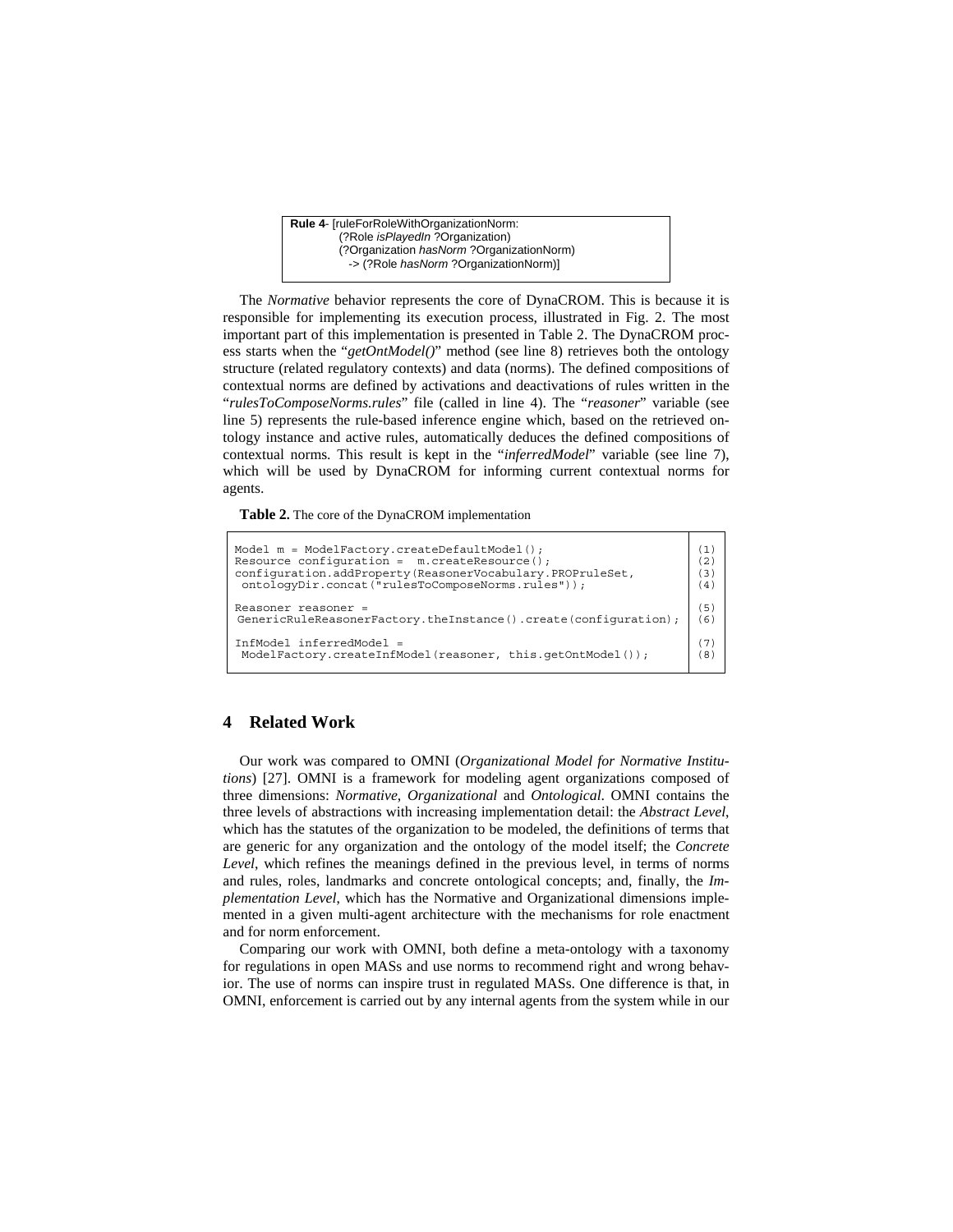work it can be carried out by some trusted agents or by some system's enforcement mechanisms. A second difference, and the most important, is that in OMNI the idea of regulatory contexts is not explicit and separated in different levels of abstractions, especially for the environment and role norm contexts. Our approach is based on the environment, organization, role and interaction regulatory contexts to simplify the enforcement and evolution processes. For instance, the social structure of an organization in OMNI describes, in the same level of abstraction, norms for roles and groups of roles. Group of roles is used to specify norms that hold for all roles in the group. We use the organization regulatory context to specify organization norms that hold for all roles from an organization and use the role regulatory context to specify role norms, both regulatory contexts from different levels of abstractions.

In [13], a distributed architecture for endowing MASs with a social layer is proposed. This architecture explicitly represents and manages normative positions via rules. Every external agent from the architecture has a *dedicated governor agent* connected to it, enforcing the laws of executed events. DynaCROM also uses rules to manage normative agent positions, but executed actions, instead of executed events, are the focus of the regulation. Moreover, DynaCROM provides a more precise mechanism for regulation, while permitting the use of contextual norms. Furthermore, agents are enhanced with a normative behavior that informs them about current systems' contextual norms based on active actions instead of having many agents monitoring all events executed in the regulated system.

## **5 Conclusion**

In this work, we focused on a case study for exemplifying different issues resulting from the application of contextual norms. It was presented two scenarios where normaware agents make decisions based on given norm information and three scenarios where compositions of contextual norms result in restrictions, relaxations and conflicts.

In the presented case study, we used our DynaCROM solution for continuously informing the current contextual norms of agents from an open MAS. Norm-aware agents use DynaCROM answers (updated contextual norms) to make better decisions and, thus, achieve their goals faster. Developers of regulations in open MASs use DynaCROM as a flexible solution for updating systems' norms at run-time.

For future work, we are planning to use the Jess rule engine [11] instead of the Jena engine [19], mainly addressing issues such as ease-of-use, expressiveness and reasoning. We are also planning to use Jadex instead of Jade for enhancing BDI agents with DynaCROM answers. We aim to discover how we can interfere in agents' beliefs, which are, normally, pre-defined during the agents' design phase.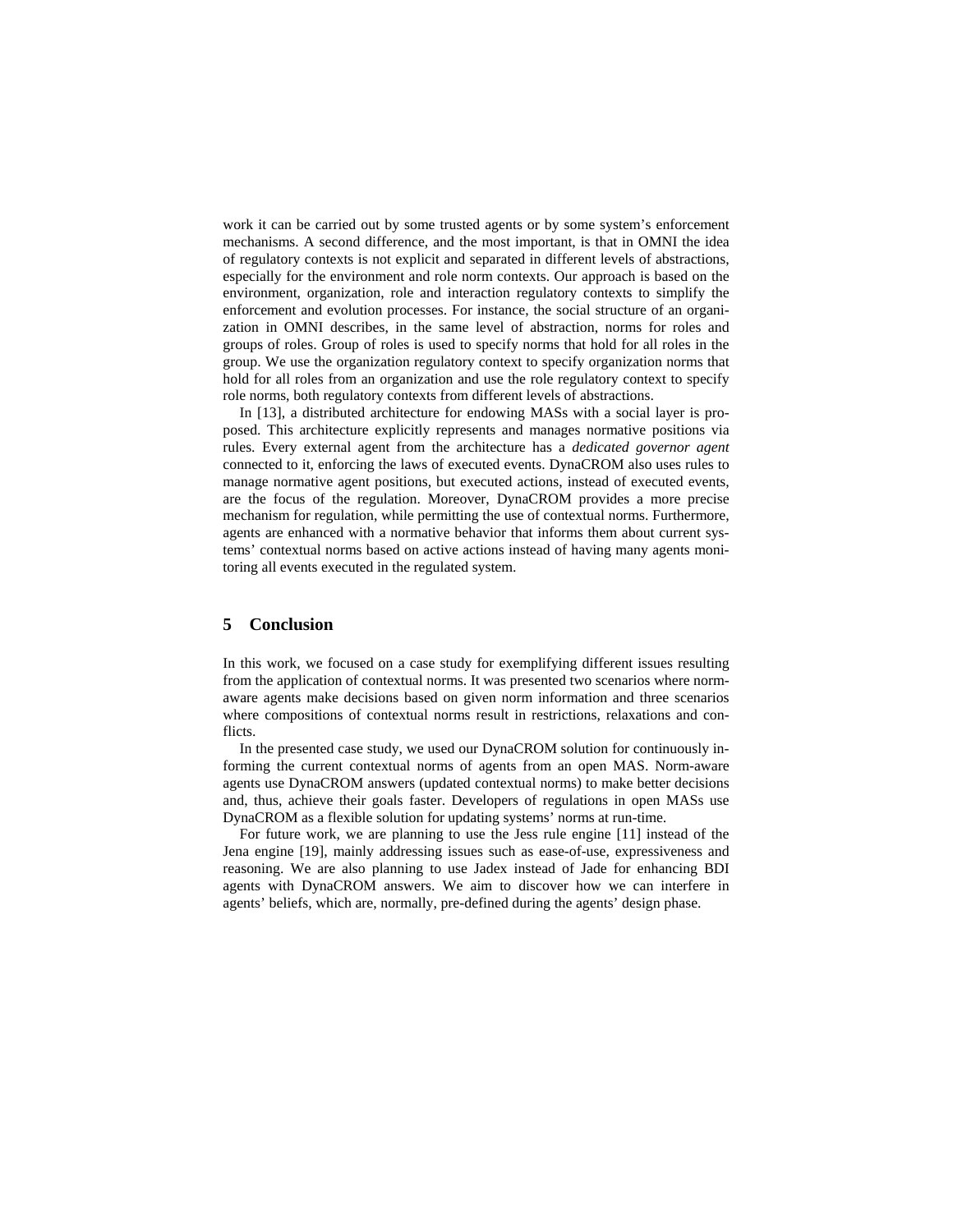### **Acknowledgments**

This work was partially funded by the projects ESSMA (CNPq 552068/2002-0) and EMACA (CAPES/COFECUB 482/05 PP 016/04), and by CNPq individual grants.

### **References**

- 1. Artikis, A.: "Executable Specification of Open Norm-Governed Computational Systems." PhD thesis, Imperial Colllege London, 2003.
- 2. Bouquet, P., Giunchiglia, F., van Harmelen, F., Serafini, L., Stuckenschmidt, H.: "C-OWL: Contextualizing Ontologies". In Proc. of ISWC-2003, LNCS vol. 2870, p. 164-179, Springer Verlag. 2003
- 3. Cliffe, O.; De Vos, M.; and Padget, J.: "Specifying and Reasoning about Multiple Institutions". In the AAMAS06 Workshop on Coordination, Organization, Institutions and Norms in agent systems (COIN-2006). Hakodate, Japan.
- 4. Dey, A.: "Understanding and using context". Personal Ubi /comput 2001; 5(1)
- 5. "Eclipse". Electronic available in: <http://www.eclipse.org/>. Accessed in October2006.
- 6. Felicíssimo, C. H., Lucena, C. J. P. de, Briot, J.-P., Choren, R.: "Regulating Open Multi-Agent Systems with DynaCROM". In the *Second Workshop on Software Engineering for Agent-oriented Systems* (SEAS, 2006). Brazil, 2006.
- 7. Felicíssimo, C. H., Lucena, C. J. P. de, Briot, J.-P., Choren, R.: "An Approach for Contextual Regulations in Open MAS". In the *Eight International Bi-Conference Workshop on Agent Oriented Information Systems* (AOIS-2006) at AAMAS, Hakodate, Japan, 2006.
- 8. Felicíssimo, C. H., Lucena, C. J. P. de: "An Approach to Regulate Open Multi-Agent Systems Based on a Generic Normative Ontology". First Workshop on Software Engineering for Agent-oriented Systems (SEAS, 2005). Brazil, 2005. Electronic available in: <http://www.les.inf.puc-rio.br/seas2005/file/cFelicissimo.pdf>. Accessed in October 2006.
- 9. Felicíssimo, C.H., Lucena, Carlos, Carvalho, G., Paes, R..: "Normative Ontologies to Define Regulations Over Roles in Open Multi-Agent Systems". AAAI Fall Symposium "Roles, an Interdisciplinary Perspective: Ontologies, Programming Languages, and Multiagent Systems", Technical Report FS-05-08. USA. November, 2005. ISBN 978-1-57735-254-9.
- 10. Ferber, J., Gutknecht, O., Michael, F.: "From Agents to Organizations: an Organization View of Multi-Agent Systems". In Proc. of the AOSE, 2003. Australia, 2003.
- 11. Friedman-Hill, E.: "Jess, the Rule Engine for the Java Platform". At Sandia National Laboratories. Electronic available in: <http://herzberg.ca.sandia.gov/>. Accessed in October 2006.
- 12. Gaertner, D., Clark, K., Sergot, M.: "Ballroom etiquette: a case study for norm-governed multi-agent systems". In the AAMAS06 Workshop on Coordination, Organization, Institutions and Norms in agent systems (COIN-2006). Hakodate, Japan.
- 13. Garcia-Camino, A.; Rodriguez-Aguilar, J.-A.; J. A.; Sierra, C., Vasconcelos, W.: "A Distributed Architecture for Norm-Aware Agent Societies". Procs. 3rd International Workshop on Declarative Agent Languages and Technologies (DALT'05), 25 July 2005, Utrecht, The Netherlands.
- 14. García-Camino, A.; Rodriguez-Aguilar, J.-A.; Sierra, C.; Vasconcelos, W.: "Norm-Oriented Programming of Electronic Institutions: A Rule-based Approach". In the AAMAS06 Workshop on Coordination, Organization, Institutions and Norms in agent systems (COIN-2006). Hakodate, Japan.